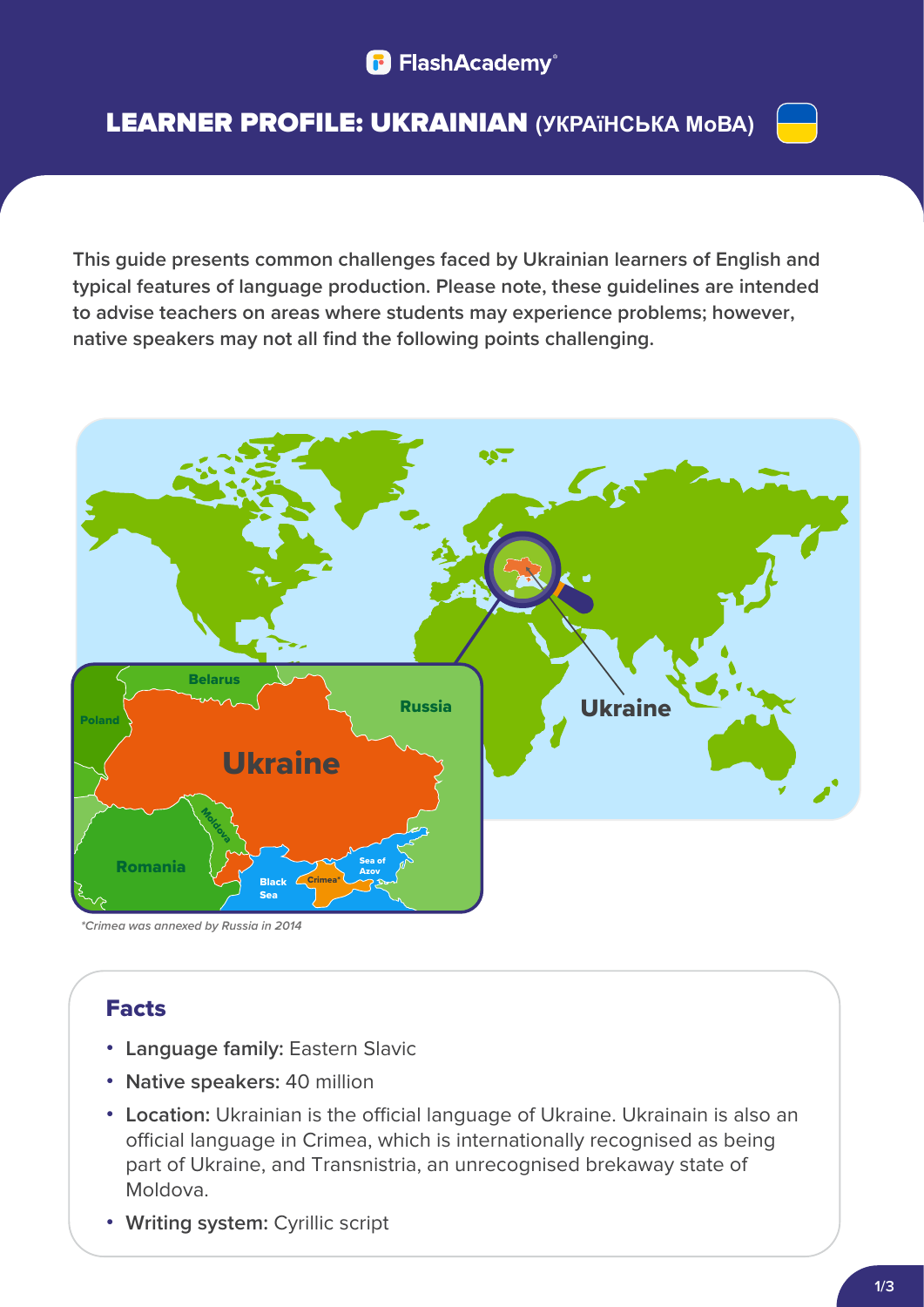### Pronunciation

- The sounds /θ/ and /ð/ (the initial sounds in 'think' and 'this' respectively) are not in the Ukrainian phonemic inventory and therefore speakers may replace these sounds with a 's' or 'z' sound.
- The sounds / J/ and /n/ (the first and last sounds in the word 'ring') are not found in Ukrainian and speakers may need specific practice of these sounds.
- Ukrainian speakers might also find /w/ (the initial consonant of 'when') and produce this as [v].
- Ukrainian learners of English may find diphthongs difficult to pronounce.

#### Grammar

- Ukrainian has three grammatical genders masculine, feminine and neuter.
- There are no definite or indefinite articles in Ukrainian so learners may forget to insert 'the', 'a' or 'an' in English.
- Ukrainian is an inflected language where adjectives are inflected to agree with the noun. This could be replicated in English (for example, 'three greens cars' where green has been inflected to agree with the plural noun).
- Pronouns can be dropped in Ukraine as the language is highly inflected and the verb carries information about the grammatical subject.
- Ukrainian learners may translate prepositions from Ukrainian which may cause errors such as 'I called to Sofiy' instead of 'I called Sofiy'.

## **Writing**

- Ukrainian is written using the Cyrillic script so learners will have to learn the Latin alphabet when learning English.
- Commas are used in a list to replace 'and'.
- Quoted speech and dialogues in books are introduced with a dash. Quotation marks may take the form «...».

## **Vocabulary**

- Ukrainian learners may confuse 'how' and 'what' as they direct translate the question form from Ukrainian.
- Some lexical verbs, such as 'say' and 'tell', 'borrow' and 'lend', 'learn' and 'teach' and 'make' and 'do', may be confused by Ukrainian speakers.
- Some expressions are directly translated from Ukrainian and this can lead to mistakes such as 'I am agree' and 'I feel myself'.